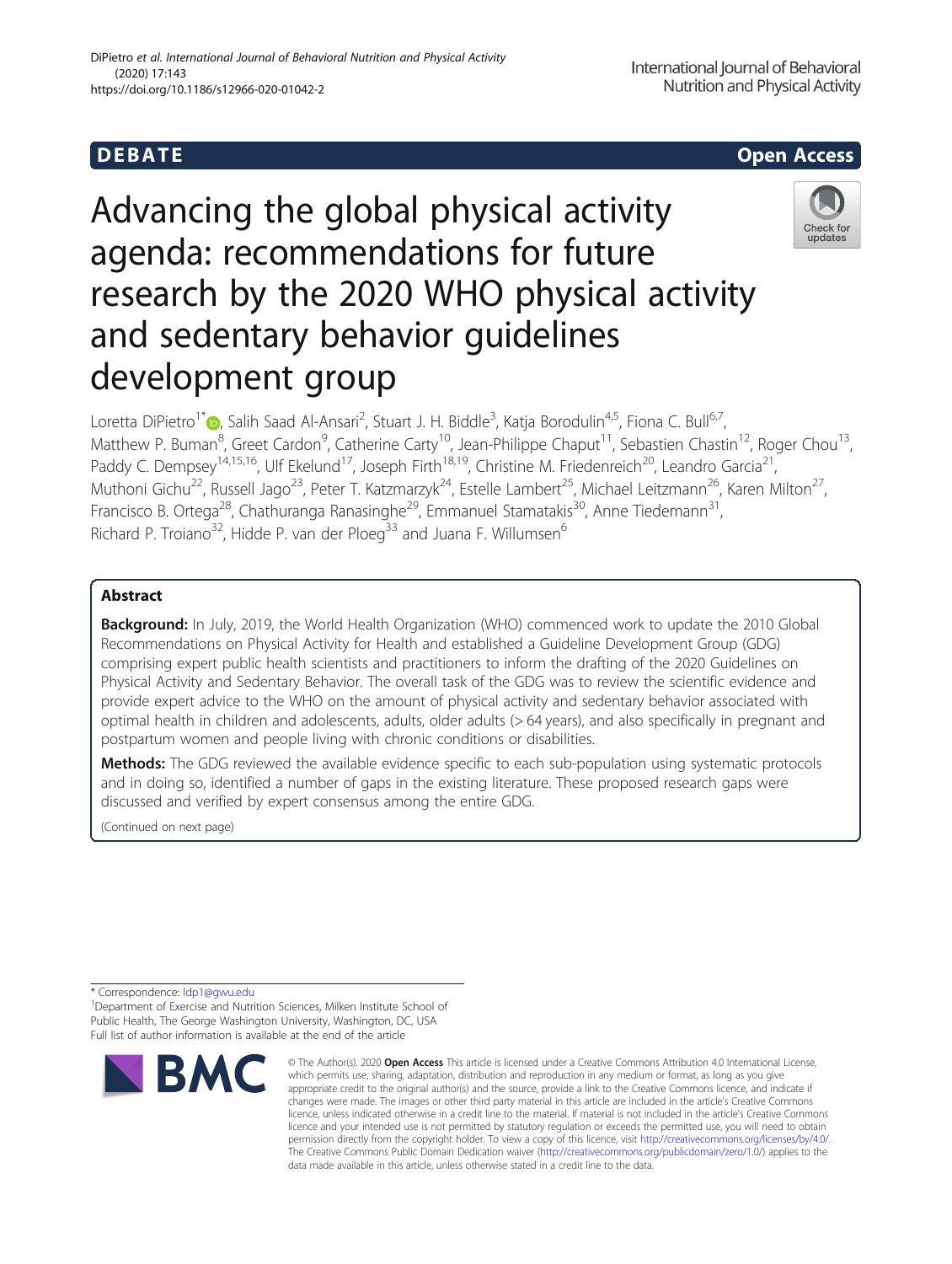Results: Evidence gaps across population sub-groups included a lack of information on: 1) the precise shape of the dose-response curve between physical activity and/or sedentary behavior and several of the health outcomes studied; 2) the health benefits of light-intensity physical activity and of breaking up sedentary time with lightintensity activity; 3) differences in the health effects of different types and domains of physical activity (leisure-time; occupational; transportation; household; education) and of sedentary behavior (occupational; screen time; television viewing); and 4) the joint association between physical activity and sedentary time with health outcomes across the life course. In addition, we acknowledge the need to conduct more population-based studies in low- and middleincome countries and in people living with disabilities and/or chronic disease, and to identify how various sociodemographic factors (age, sex, race/ethnicity, socioeconomic status) modify the health effects of physical activity, in order to address global health disparities.

**Conclusions:** Although the 2020 WHO Guidelines for Physical Activity and Sedentary Behavior were informed by the most up-to-date research on the health effects of physical activity and sedentary time, there is still substantial work to be done in advancing the global physical activity agenda.

Keywords: Physical activity, Sedentary behavior, Research, Recommendations

In July, 2019, the World Health Organization (WHO) convened a group of public health scientists and practitioners to serve on the Guidelines Development Group (GDG) for the 2020 Guidelines on Physical Activity and Sedentary Behavior [[1\]](#page-9-0). The GDG comprised 27 physical activity experts from selected disciplines (epidemiology, physiology, health behavior, etc.), as well as policy makers and end-users of the recommendations and was balanced by global region and by gender. The overall task of the GDG was to review the scientific evidence and provide expert advice to the WHO on the amount of physical activity and sedentary behavior associated with optimal health in children and adolescents, adults, older adults (> 64 years), and also, specifically in pregnant and postpartum women and people living with chronic conditions or disabilities. These 2020 Guidelines (as well as those for children ages 0–5 years) [[2\]](#page-9-0) replace the recommendations released by the WHO in 2010 [\[3](#page-9-0)], as they include the most current evidence available across a broader life course.

For children and adolescents (aged 5–17 years) the current reviews updated the evidence syntheses conducted for the 2016 Canadian 24-Hour Movement Guidelines for Children and Youth [\[4](#page-9-0)–[6\]](#page-10-0), the 2019 Australian 24-Hour Movement Guidelines for Children and Young People (5–17 years) [[7](#page-10-0)] and the Physical Activity Guidelines for Americans, 2nd edition that were released in 2018 [[8](#page-10-0)]. For adults, older adults and sub-populations, the reviews updated evidence syntheses conducted for the Physical Activity Guidelines for Americans, 2nd edition [[8](#page-10-0)] and the 2019 Canadian Guidelines for Physical Activity Throughout Pregnancy [[9\]](#page-10-0). Systematic reviews published from 2017 to July 2019 were identified that addressed the key questions, and the Grading of Recommendations Assessment, Development and Evaluation (GRADE) framework was used to rate the certainty of the evidence.

Full details of the methods for identifying the most current evidence to inform these 2020 Guidelines are described in detail elsewhere [[10\]](#page-10-0). While reviewing the available evidence to inform the 2020 Guidelines, the GDG identified a number of gaps in the existing literature, many of which were carried forward from our earlier work on the Australian  $[7]$  $[7]$ , Canadian  $[4-6, 9]$  $[4-6, 9]$  $[4-6, 9]$  $[4-6, 9]$  $[4-6, 9]$  $[4-6, 9]$ , and United States [\[8](#page-10-0)] Guidelines. These proposed research gaps were discussed and verified by expert consensus among the entire GDG. Below, we describe the research gaps according to the different population sub-groups investigated, along with research recommendations that could advance the global physical activity agenda and future public health practice. These research recommendations are listed in Tables [1](#page-2-0) and [2](#page-4-0).

# Children and adolescents (5–17 years)

Although there is evidence of a dose-response relationship between physical activity and health outcomes during childhood and adolescence, evidence is currently insufficient to determine an optimal physical activity dose. Many of the health benefits are observed with an average of 60 min/day of moderate-to-vigorous physical activity (MVPA); however, MVPA beyond 60 min/day appears to be even better for specific health outcomes, such as reduced adiposity. Few studies have been designed specifically to examine (in a prospective manner) the dose-response relationship between physical activity and specific health outcomes in children and adolescents, and the shape of the dose-response curve between sedentary behavior and health outcomes has not been examined at all in this age group. Such studies will help provide further details on the optimal volume, duration, frequency, and intensity of physical activity and the sedentary time thresholds necessary for maximal health benefits at different stages of childhood and adolescence.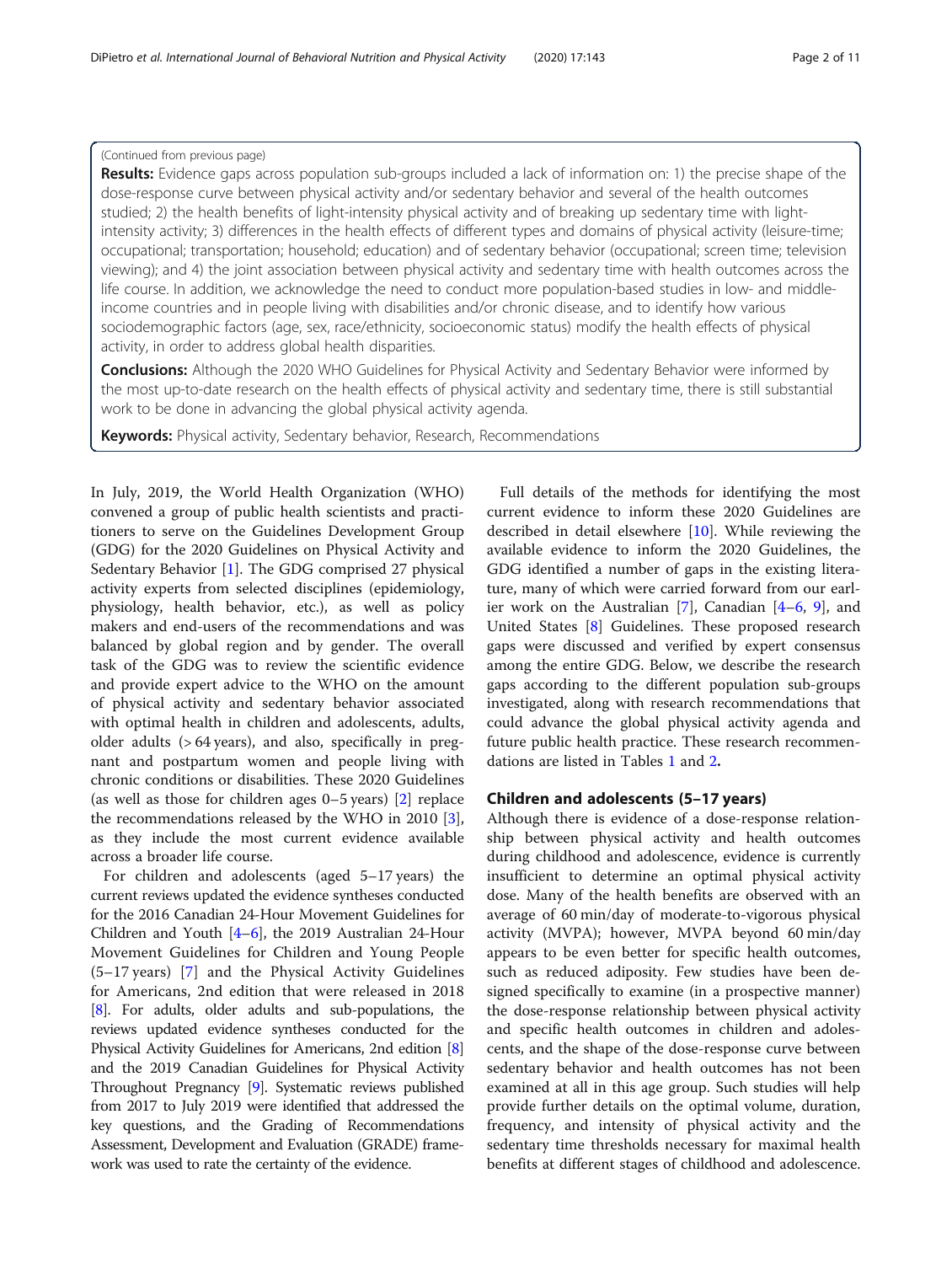<span id="page-2-0"></span>

|                                                                                       | Table 1 Research recommendations for children & adolescents, adults, older adults, people with disabilities, and pregnant women                                                                                                                                                                                                                                                                                     |
|---------------------------------------------------------------------------------------|---------------------------------------------------------------------------------------------------------------------------------------------------------------------------------------------------------------------------------------------------------------------------------------------------------------------------------------------------------------------------------------------------------------------|
| <b>General Research Recommendations</b><br>(all age groups and sub-populations)       | Conduct RCTs, Mendelian randomization studies, and prospective cohort studies that use<br>device-based measures to address a range of physical activity exposures (volume and/or<br>intensity) and sedentary time, in order to determine the dose-response relationship<br>between these behaviors and a broad range of health outcomes in this age group.                                                          |
|                                                                                       | Conduct adequately-powered experimental studies to examine the health benefits of<br>light-intensity physical activity and of breaking up sedentary time with light-intensity<br>activity.                                                                                                                                                                                                                          |
|                                                                                       | Conduct adequately-powered prospective observational studies using device-based<br>measures and self-report to examine differences in the health effects of various types and<br>domains of physical activity (leisure-time; occupational; transportation; household;<br>education) and of sedentary behavior (occupational; class or study time; screen time;<br>television viewing).                              |
|                                                                                       | Conduct adequately-powered observational studies to examine the joint association<br>between physical activity and sedentary time with health outcomes across the life course.                                                                                                                                                                                                                                      |
| <b>Specific Research Recommendations</b><br>for Children and Adolescents (5-17 years) |                                                                                                                                                                                                                                                                                                                                                                                                                     |
|                                                                                       | Conduct longitudinal studies of various domains of sedentary behavior (e.g., total sitting<br>time, TV time, video-games, computer/phone screen time) and health, using both<br>self-report and device-based measures that can distinguish between different postures<br>(reclining, sitting, standing, and moving).                                                                                                |
|                                                                                       | Conduct adequately-powered experimental studies on the effects of interruptions or<br>breaks in sedentary behavior with physical activity of various intensities and durations on<br>health biomarkers, such as blood pressure or blood concentrations of glucose, insulin and<br>lipids.                                                                                                                           |
|                                                                                       | Conduct adequately-powered observational studies to examine the independent and joint<br>effects of physical activity and sedentary behavior on health outcomes in children and<br>adolescents.                                                                                                                                                                                                                     |
|                                                                                       | Develop standardized (harmonized) methods of measuring and processing device-based<br>estimates of physical activity in this age group.                                                                                                                                                                                                                                                                             |
| Specific Research Recommendations for<br>Adults (≥18 years)                           | Conduct adequately-powered population-based studies of adults that include both<br>self-report and device-based measures of physical activity to improve the quantification<br>of domain-specific and type-specific physical activity and to examine their dose-response<br>relationships with various health and disease outcomes.                                                                                 |
|                                                                                       | Conduct high quality studies examining specific characteristics of occupational physical<br>activity and their effects on worker health.                                                                                                                                                                                                                                                                            |
|                                                                                       | Conduct experimental studies to determine if the benefits of physical activity for health<br>differ with regard to muscular strength training vs. aerobic exercise training.                                                                                                                                                                                                                                        |
|                                                                                       | Conduct adequately-powered population-based studies using pooled analyses, as well as<br>prospectively- or retrospectively-harmonized meta-analyses to examine the role of<br>physical activity in health and function.                                                                                                                                                                                             |
|                                                                                       | Conduct adequately-powered population-based studies in high-, middle- and low-income<br>countries to compare and contrast the relationships among different types and domains<br>of physical activity and health outcomes.                                                                                                                                                                                          |
|                                                                                       | Conduct adequately-powered population-based studies to examine the role of physical<br>activity and sport in increasing community cohesion and social capital.                                                                                                                                                                                                                                                      |
| Specific Research Recommendations for<br>Older Adults (> 64 years)                    | Conduct adequately-powered observational and experimental studies to investigate<br>further the dose-response relationships between different intensities, volumes, and types<br>of physical activity (aerobic, muscle strengthening, balance, and multicomponent) and<br>multiple health outcomes. The reporting of adverse events in these studies is especially<br>important for establishing safety thresholds. |
|                                                                                       | Conduct adequately-powered RCTs of older adults at high risk of falls designed with<br>fall-related injuries and bone fractures as the primary outcomes of interest.                                                                                                                                                                                                                                                |
|                                                                                       | Conduct adequately-powered RCTs to determine the effects of specific alternative or<br>complementary forms of exercise on the reduced risk of falls and on physical function in<br>healthy older adults, as well as those with different chronic conditions.                                                                                                                                                        |
|                                                                                       | Conduct more experimental research on dual-task training that clearly describe the<br>dual-task training procedures and the parameters of the outcome task. In addition, these<br>studies should provide evidence of whether dual-task benefits were increased by training<br>and whether dual-task training transfers to untrained tasks.                                                                          |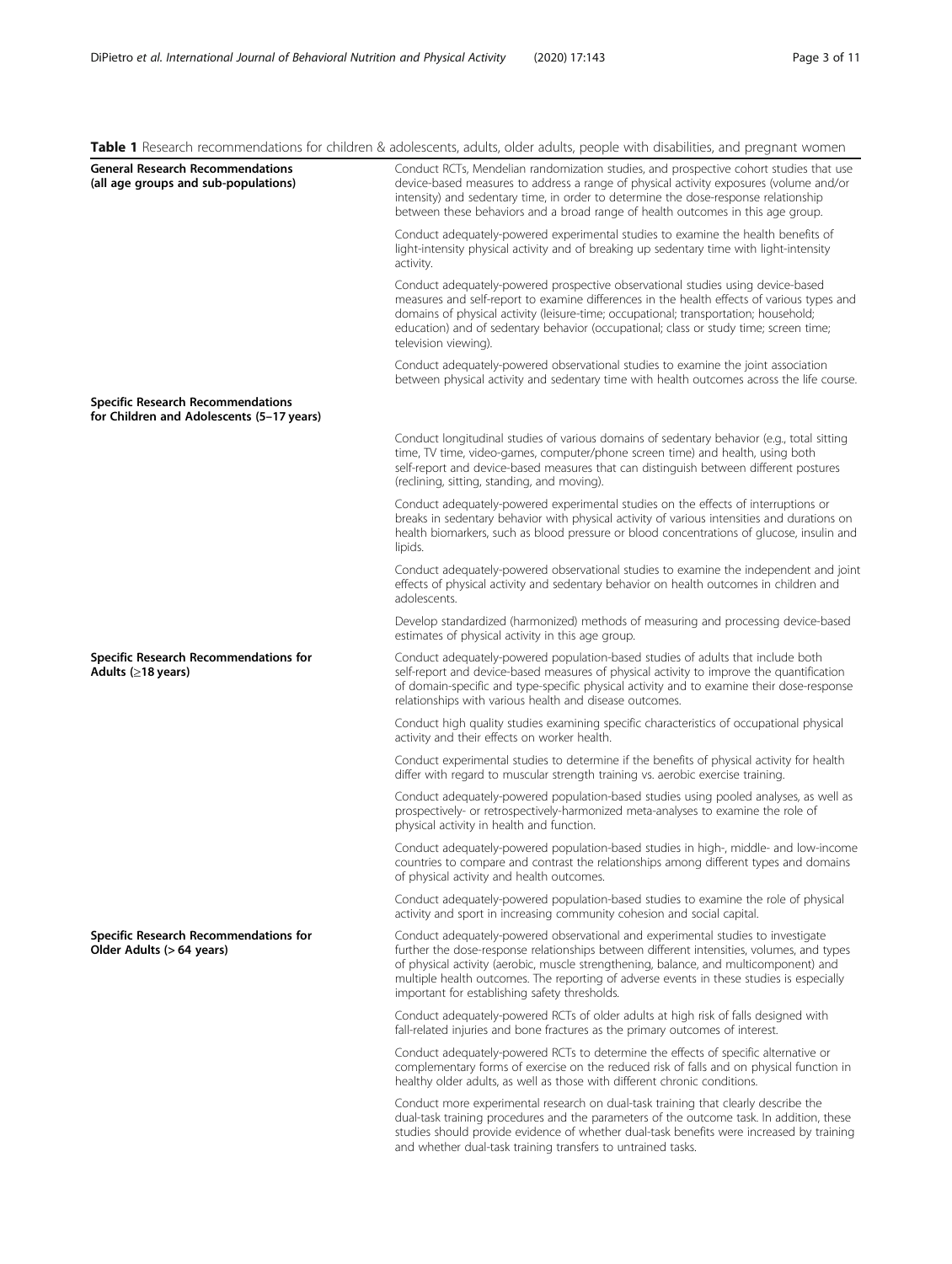Table 1 Research recommendations for children & adolescents, adults, older adults, people with disabilities, and pregnant women (Continued)

|                                                                          | Conduct adequately-powered RCTs with 6- and 12-month post-intervention follow-up<br>assessments to determine the effects of physical activity on activities of daily living (ADL)<br>mobility, instrumental ADLs, free-living physical/ ambulatory activity and social<br>participation for older individuals with existing chronic disease, who may be at<br>accelerated risk of physical and cognitive decline, disability, and social isolation.                                                                                 |
|--------------------------------------------------------------------------|-------------------------------------------------------------------------------------------------------------------------------------------------------------------------------------------------------------------------------------------------------------------------------------------------------------------------------------------------------------------------------------------------------------------------------------------------------------------------------------------------------------------------------------|
|                                                                          | Conduct adequately-poweredcohort or experimental studies on the effects of specific<br>types of physical activity on perceived social isolation and loneliness.                                                                                                                                                                                                                                                                                                                                                                     |
|                                                                          | Conduct adequately-poweredcohort and experimental studies to determine the<br>dose-intensity and timing of physical activity necessary to prevent functional decline or to<br>improve physical function across the spectrum of cognitive dysfunction and dementia.                                                                                                                                                                                                                                                                  |
| Specific Research Recommendations for<br><b>People with Disabilities</b> | Conduct adequately-powered observational and experimental studies that examine the<br>relationship between physical activity, sedentary behavior, and health and wellbeing in<br>people living with intellectual, mental, physical, and/or sensory impairments.                                                                                                                                                                                                                                                                     |
|                                                                          | Conduct adequately-powered RCTs that are targeted toward different types of impairment<br>(e.g. physical, sensory, or cognitive) and different degrees of impairments (from mild to<br>complete), rather than only on specific health conditions such as multiple sclerosis, spinal<br>cord injury, intellectual disability, Parkinson's disease, or stroke. Include people with<br>disabilities into large "mainstream" studies (from which they are typically excluded) in<br>order to increase the generalizability of findings. |
|                                                                          | Conduct mixed-methods studies to examine the physical, social and attitudinal barriers<br>and facilitators to physical activity for people living with disabilities, as well as appropriate<br>policies and strategies to encourage and support participation.                                                                                                                                                                                                                                                                      |
| <b>Specific Research Recommendations</b><br>during Pregnancy             | Conduct adequately-powered RCTs on the health benefits of breaking up sedentary time<br>with bouts of light-intensity activity.                                                                                                                                                                                                                                                                                                                                                                                                     |
|                                                                          | Conduct adequately-powered observational research on the joint association of physical<br>activity and sedentary time with maternal health and fetal outcomes.                                                                                                                                                                                                                                                                                                                                                                      |
|                                                                          | Conduct observational and experimental studies of the effects of vigorous-intensity<br>physical activity before and during pregnancy on maternal and fetal outcomes.                                                                                                                                                                                                                                                                                                                                                                |
|                                                                          | Conduct experimental and observational studies to investigate the effects of various<br>types, intensities, and volumes of regular physical activity on quality of life, sleep, and<br>symptoms of anxiety and depression during pregnancy and the postpartum period.                                                                                                                                                                                                                                                               |
|                                                                          | Conduct adequately-powered observational studies to determine whether the timing<br>(before, during, or following pregnancy) or specific domains/settings of physical activity<br>affect maternal and fetal outcomes, such as preterm birth, low birth weight, and<br>preeclampsia differentially. These studies should have ample statistical power within the<br>different domains to be able to adjust for the influence of several confounding variables.                                                                       |
|                                                                          | Conduct observational and/or experimental research that has adequate statistical power<br>to determine whether the associations between physical activity and maternal or fetal<br>outcomes vary by age, race/ethnicity, socioeconomic status, or by weight status.                                                                                                                                                                                                                                                                 |

Similarly, there is a lack of robust scientific evidence in children on the potential health benefits of breaking up prolonged periods of sitting on various health biomarkers, such as blood pressure or blood concentrations of glucose, insulin and lipids. Again, this information is key for quantifying the optimal combination of frequency, intensity and duration of such interruptions to inform future public health guidelines. The new 2020 WHO Guidelines [[1,](#page-9-0) [10](#page-10-0)] also do not specifically mention light-intensity physical activity for children and adolescents. From a public health perspective, light-intensity activity is important because more people would be likely to do this type of activity for longer periods of time, compared with moderate- or vigorous-intensity activity. Thus, increasing knowledge about the benefits of light-intensity activity in children is key to understanding the extent to which substituting

sedentary behaviors with light-intensity physical activities impacts health. Device-based measurements of physical activity and sedentary time are ideal, as they now can measure accurately a range of activity intensities that was not possible when relying on self-report alone [[11](#page-10-0)]. Finally, whereas most studies have examined physical health outcomes such as adiposity, physical fitness and cardiometabolic health biomarkers  $[4-8]$  $[4-8]$  $[4-8]$  $[4-8]$  $[4-8]$ , it is also important to strengthen the knowledge across a broader range of health and functional outcomes, such as musculoskeletal health, mental health, cognition, immunity, academic achievement, quality of life, optimal physical and emotional growth, and motor skill development. Therefore, there is a need for randomized controlled trials (RCTs) and prospective cohort studies that use device-based measures to address a range of physical activity exposures (volume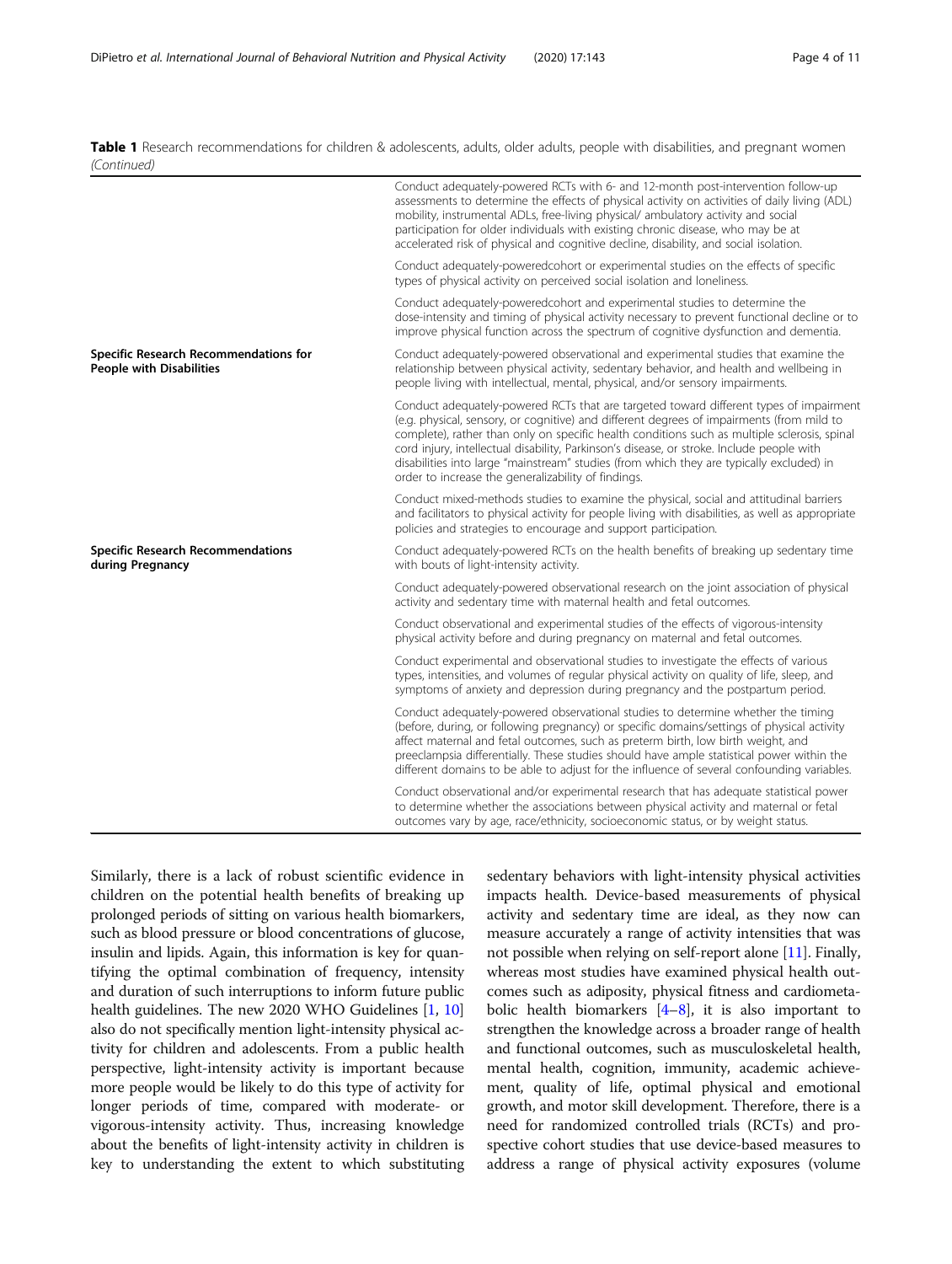# <span id="page-4-0"></span>Table 2 Research recommendations for people living with cancer, type 2 diabetes, hypertension, and HIV

| Cancer                 | Conduct prospective cohort studies of cancer survivors to include cancer sites for which there is limited<br>or no evidence of an association between physical activity and all cancer outcomes (i.e. cancer<br>recurrence, new primary cancers, cancer-specific mortality and all-cause mortality).                                                        |
|------------------------|-------------------------------------------------------------------------------------------------------------------------------------------------------------------------------------------------------------------------------------------------------------------------------------------------------------------------------------------------------------|
|                        | Conduct prospective cohort studies of cancer survivors that include repeated self-report and device-based<br>measures of physical activity to determine the long-term effects of physical activity on cancer outcomes.                                                                                                                                      |
|                        | Conduct prospective cohort studies of cancer survivors within understudied populations as defined by<br>race, ethnicity, socioeconomic status, cancer stage (i.e. advanced or metastatic cancers), or cancer<br>treatment (e.g. cardiotoxic drugs, radiotherapy, hormone treatments)                                                                        |
|                        | Conduct prospective cohort studies in cancer survivors that include objective measures of health-related<br>fitness and follow-up for cancer outcomes.                                                                                                                                                                                                      |
|                        | Conduct randomized controlled intervention trials in cancer survivors to assess the impact of physical<br>activity on cancer outcomes. Trials should include assessments of different domains, types, and doses of<br>physical activity and their impact on specific cancer types.                                                                          |
| <b>Type 2 Diabetes</b> | Conduct studies that include both self-report and importantly, device-based measures of physical activity<br>and sedentary time to determine whether measurement modality influences associations with health<br>outcomes, particularly co-morbid conditions, disease progression indicators, physical function, and health<br>related quality of life.     |
|                        | Conduct RCTs comparing the effects of shifting time from specific forms of sedentary behavior to<br>low-intensity aerobic activity, moderate-intensity aerobic activity, low-intensity muscle-strengthening<br>activity, and moderate-intensity muscle-strengthening activity on indicators of risk of progression of type<br>2 diabetes.                   |
|                        | Conduct further systematic and coordinated RCTs on the health effects of tai chi, gigong, and yoga in<br>people with type 2 diabetes to improve this emerging evidence base.                                                                                                                                                                                |
|                        | Conduct research on whether or not individual characteristics (e.g. sex, disease progression) influence the<br>effects of physical activity interventions on health outcomes in people with type 2 diabetes.                                                                                                                                                |
| Hypertension           | Conduct studies with greater homogeneity in population characteristics across the studies included in<br>systematic reviews (i.e., exclusively adults with hypertension) to strengthen the evidence on the<br>association between physical activity and comorbid conditions, physical function, health-related quality of<br>life, and disease progression. |
|                        | Conduct prospective cohort studies of adults with hypertension using device-based measures of physical<br>activity to determine the dose-response relationship between physical activity and disease progression<br>outcomes.                                                                                                                               |
|                        | Conduct prospective cohort studies of adults with hypertension within understudied populations as<br>defined by race, ethnicity, socioeconomic status, and disease progression.                                                                                                                                                                             |
|                        | Conduct prospective cohort studies in adults with hypertension that include objective measures of<br>physical function and ratings of health-related quality of life.                                                                                                                                                                                       |
|                        | Conduct RCTs in adults with hypertension to assess the impact of physical activity on disease progression<br>outcomes. Trials should include assessments of different domains, types, and doses of physical activity and<br>their impact on disease progression.                                                                                            |
| People Living with HIV | Conduct studies on the association between physical activity and health outcomes in people living with<br>HIV living in low- to moderate-income countries.                                                                                                                                                                                                  |
|                        | Conduct RCTs with intention-to-treat analyses to address high attrition and reduce heterogeneity between<br>studies.                                                                                                                                                                                                                                        |
|                        | Conduct RCTs testing different types and doses of exercise on health outcomes in people living with HIV.                                                                                                                                                                                                                                                    |
|                        | Conduct studies using both self-report and device-based measures of physical activity and sedentary<br>behaviors to improve the quantification of these behaviors.                                                                                                                                                                                          |
|                        | Conduct studies that test directly the potential interactions between physical activity and the highly active<br>anti-retroviral therapy on health outcomes such as body composition, cardiometabolic risk and disease<br>progression.                                                                                                                      |

and/or intensity) and sedentary time, in order to determine the dose-response relationship between these behaviors and a broad range of health outcomes in children and adolescents.

Evidence is also lacking to determine if the association between physical activity and health outcomes in children and adolescents varies by type (e.g., aerobic vs. musclestrengthening), domain (e.g., leisure-time vs. physical education vs. transportation), or location (outdoor vs. indoor) of physical activity. The GDG identified emerging evidence suggesting that physical activity of any type is more beneficial when performed outdoors "in nature" than when the same activity is performed indoors [\[12\]](#page-10-0). In addition, the health benefits of play (i.e., unstructured physical activity)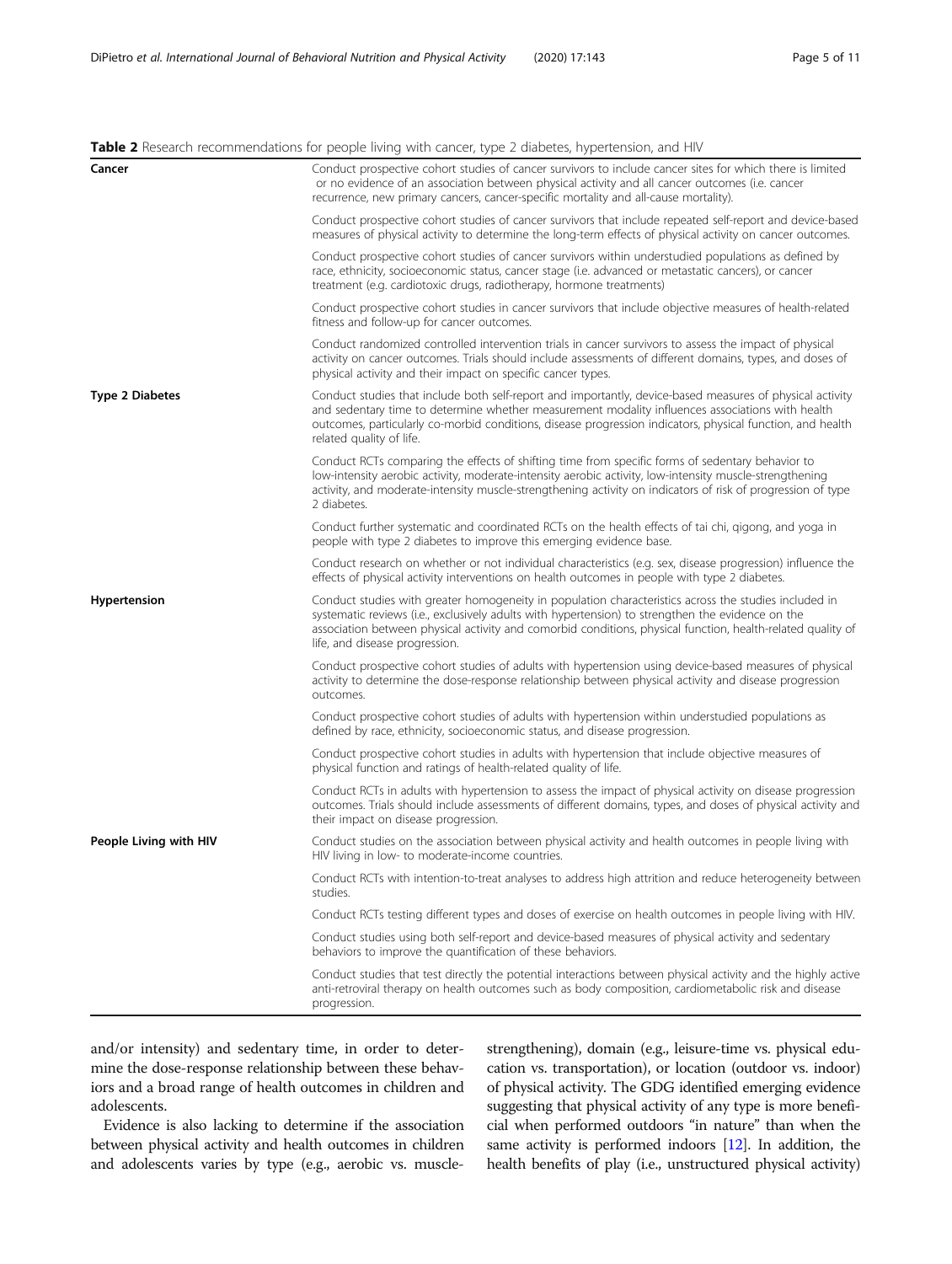are being recognized for people of all ages [[13](#page-10-0)]. However, there was insufficient evidence on aspects of this domain of activity in youth to provide any detailed specification in the new 2020 guidelines. A better understanding of the potentially distinct and beneficial effects of physical activity of different types, domains, and locations may be important for more targeted and flexible intervention strategies and to inform future guidelines.

Very few studies that examined the association between sedentary behavior and health outcomes in children have relied on device-based measures [\[4](#page-9-0)–[8\]](#page-10-0). Furthermore, many studies have focused only on self-report of television viewing/screen time as the behavioral marker of sedentary time [\[4](#page-9-0)–[8\]](#page-10-0). New technology (smart phones and tablets, live-streaming) is changing both the duration and nature (binge-watching while reclining in bed) of sedentary behaviors. Newer device-based measures [\[14\]](#page-10-0) can distinguish between different postures (reclining, sitting, standing, and moving) and such research could allow us to identify a spectrum of different sedentary behaviors in children and adolescents that negatively impact health.

With regard to device-based measures of physical activity, it is important to note the large degree of variability in these methods (e.g., type and model of device, placement on the body, cut-points used to define different intensities, analytical approaches, etc.). Standardized (i.e., harmonized) methods are needed to provide more reliable estimates of physical activity and sedentary behavior that are comparable across different pediatric study populations.

Finally, there is evidence in adults [\[15](#page-10-0)] and older adults [[16\]](#page-10-0) that the health impact of sedentary behavior (particularly television viewing) becomes especially detrimental when combined with low levels of physical activity. Thus, the association between physical activity and specific health outcomes in children and adolescents may also be modified by the amount of sedentary behavior they engage in. This effect modification by sedentary behavior suggests that physical activity levels greater than the recommended threshold of ≥60 min/day of MVPA may be needed to lower the risk of weight gain or cardiometabolic impairments among youth who spend large amounts of time sitting or reclining. On the other hand, adolescents who engage in vigorous sport activity may need sedentary time for rest and recovery. Currently, there is no prospective information on the joint effects of physical activity and sedentary behavior on health outcomes in children and adolescents. This information is key for future guidelines on the optimal combination of these behaviors for health and function throughout childhood and adolescence.

# Adults

Several research gaps identified for children and adolescents are also relevant for adults (e.g., the shape of the

dose-response curve, the combined associations of physical activity and sedentary behavior with health outcomes, and the benefits of breaking up sedentary time with light-intensity activity). Adults, however, engage in physical activity of various intensities across multiple domains (e.g., transportation, occupational, household, and leisure-time). Self-report methods alone cannot capture the many health-related aspects of physical activity, and this lack of complete evidence is particularly true for short bouts of lower-intensity activity that may be highly-variable, but contribute markedly to the total volume of daily energy expenditure [\[17](#page-10-0)]. Conversely, device-based measures do not capture the specific type or domain of physical activity in which measured stepor activity-counts are accumulated. Few studies currently employ both methods of assessment (i.e., self-report and device-based), which is important for establishing the dose-response relationship between different domains of physical activity and health outcomes more accurately and comprehensively. More use of combined methods therefore is warranted.

While there has been considerable progress since 2010, much of the evidence on the beneficial effects of physical activity still comes from high-income countries and so more research is needed from low- and middleincome countries (LMIC). In particular the GDG identified the importance of more research on the different physical activity patterns, which for large sectors of the populations in LMIC comprise low- and moderateintensity occupational physical activity performed over the majority of the day [[18\]](#page-10-0). Knowledge of the relationship between this pattern of labor-related activity and well-being could help to address global health disparities – and this is particularly relevant for women of reproductive age, who often carry a dual burden of outside labor and family care activities [\[18\]](#page-10-0). In high-income countries, the health effects of occupational physical activity are equivocal and the data may be confounded by socioeconomic status, discrimination, exposure to hazardous work conditions, or (as is the case in the United States) limited access to health care. Moreover, the optimal balance between occupational activity and sedentary behavior over the course of the workday has not been established. Such information could inform work-site policies to improve occupational health among all workers.

Currently, few observational studies use pooled analyses or prospectively- or retrospectively-harmonized meta-analyses to address complex research questions. Meta-analyses using harmonized data are more economical and provide superior statistical power to that of an individual cohort study. Pooled analyses and harmonized meta-analyses can examine detailed research questions with higher precision, and likely, with broader internal and external validity.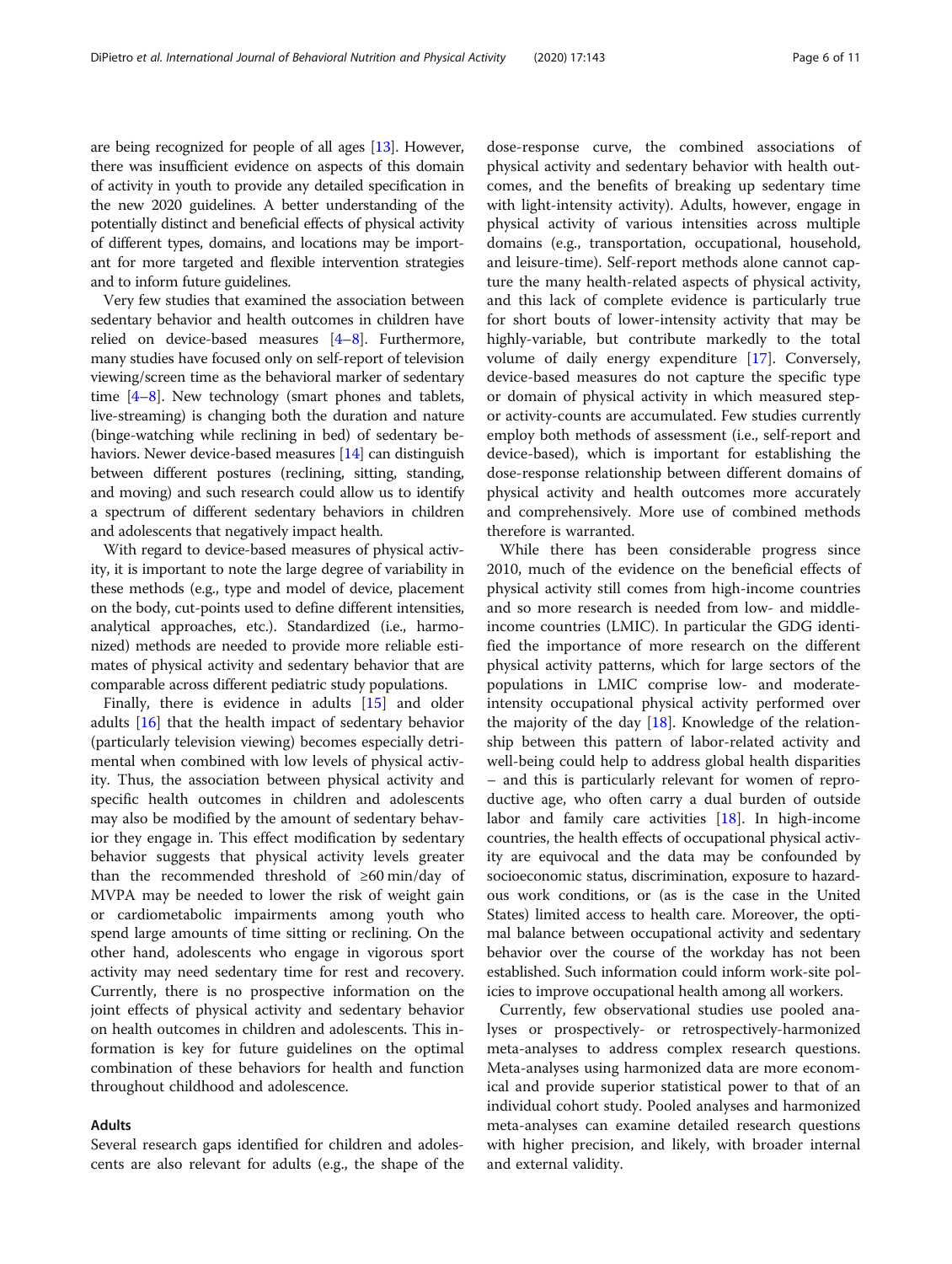Finally, promoting a more physically active society benefits our collective physical and mental well-being; however, the influence of physical activity and sport on building social capital among different communities has not been studied in a rigorous manner. Indeed, sportfor-development and peace (SDP) efforts, which use physical activity, sport, and game-based programming to address specific development and peace initiatives to empower individuals and communities [[19\]](#page-10-0), are relatively new to public health. Enhanced social capital can, in turn, influence the policies necessary for making the environmental changes for increasing population-levels of physical activity [\[20](#page-10-0)]. Further evaluation of SDP initiatives is needed to guide the best use of limited resources and maximize program effectiveness.

## Older adults (> 64 years)

The lack of knowledge about dose-response, the combined association of physical activity and sedentary behavior with health, and the benefits of breaking-up sedentary time with light-intensity physical activity that were identified as research gaps for children, adolescents, and adults remain especially relevant for those over age 64 years; however, a number of research needs that are specific to this age group were identified. For example, although the effects of the minimal effective dose of physical activity (150 min/week of moderateintensity activity) on health and function have already been described for older people [\[21\]](#page-10-0), we have yet to examine greater volumes of activity in order to establish maximal safety thresholds. This issue is particularly relevant for older people having pre-existing chronic conditions or limitations [\[22\]](#page-10-0). Because physiologic reserve declines with advancing age, studies need to examine several relative and absolute levels of physical activity intensity, and the monitoring and reporting of adverse events remains important for establishing safety thresholds.

The age-standardized incidence of falls world-wide was 2238/100,000 in 2017 [[23\]](#page-10-0). These falls are the leading cause of fatal injury and the most common cause of non-fatal trauma-related hospital admissions in this age group [\[23](#page-10-0)]. Unfortunately, many studies are designed to examine the etiologic relation between physical activity and the risk or rate of falling, with fall-related injuries or bone fractures being a secondary outcome. This is a problem resulting in insufficient sample sizes, which often preclude our ability to determine the risk of specific types of fall-related injuries, as well as the behavioral, sociodemographic, and environmental determinants of those injuries. There is thus a need to conduct adequately-powered epidemiologic studies or RCTs specifically to examine fall-related injuries among older adults most susceptible to falling (e.g., those with balance or mobility impairments and those with frailty).

Tai chi, Qigong, dance, active video gaming, and yoga are alternative and complementary forms of exercise that are now recognized as effective approaches for maintaining and improving overall physical function, as well as balance and gait in older people [[21,](#page-10-0) [22\]](#page-10-0). Furthermore, the benefits of rigorous multicomponent activities (i.e., those that combine aerobic, strength, and balance training), as well as novel interventions that integrate "functional exercises" into everyday tasks, need to be examined further. For older people with prevailing chronic disease and/or mobility limitations, these sorts of activities may be especially beneficial. Thus, research on such physical activities should consider not only the minimal effective doses for improving physical function, but also the types or modes of such activity that are most effective for specific chronic conditions.

A relatively new area of aging research concerns that of dual-task training (i.e., the combination of a physical task with a cognitive task). To date, however, the methodologic quality of existing studies ranges from poor to moderate [[21\]](#page-10-0). The evidence generally provided inadequate descriptions of the dual-task training protocol itself and only considered one outcome task (such as balance or a cognitive task) that may also have been part of the dual-task training. Future experimental studies should include multiple outcome tasks -- some that are part of the training protocol, as well as some novel (untrained) outcome tasks -- to examine whether such training enhances dual-task benefits and whether untrained tasks can also benefit from such training.

It is not entirely clear how physical activity interventions designed to improve aspects of physical function (strength, balance, flexibility, and endurance) translate into general improvements in activities of daily living (ADLs), not to mention advanced- and instrumental-ADLs that influence social participation -- and this is especially so after the formal intervention period ends. This knowledge is key to understanding how enhanced physiologic function can influence certain behavioral aspects of healthy aging (self-care, independence, social engagement), as well as quality of life for older people. Older adults with existing chronic disease may be at accelerated risk of physical and cognitive decline, thus leading to disability, and social isolation. Thus, adequately-powered RCTs with follow-up assessments of at least 6- to 12-months are recommended to determine the effects of improvements in physical function on changes in the spectrum of ADL function and social participation. Importantly, social isolation and loneliness are now regarded as one of the major risks to health and quality of life in older age, even among those who are fully functional [[24](#page-10-0)]. Yet, there is very little evidence of the effects of physical activity on this important psychosocial factor.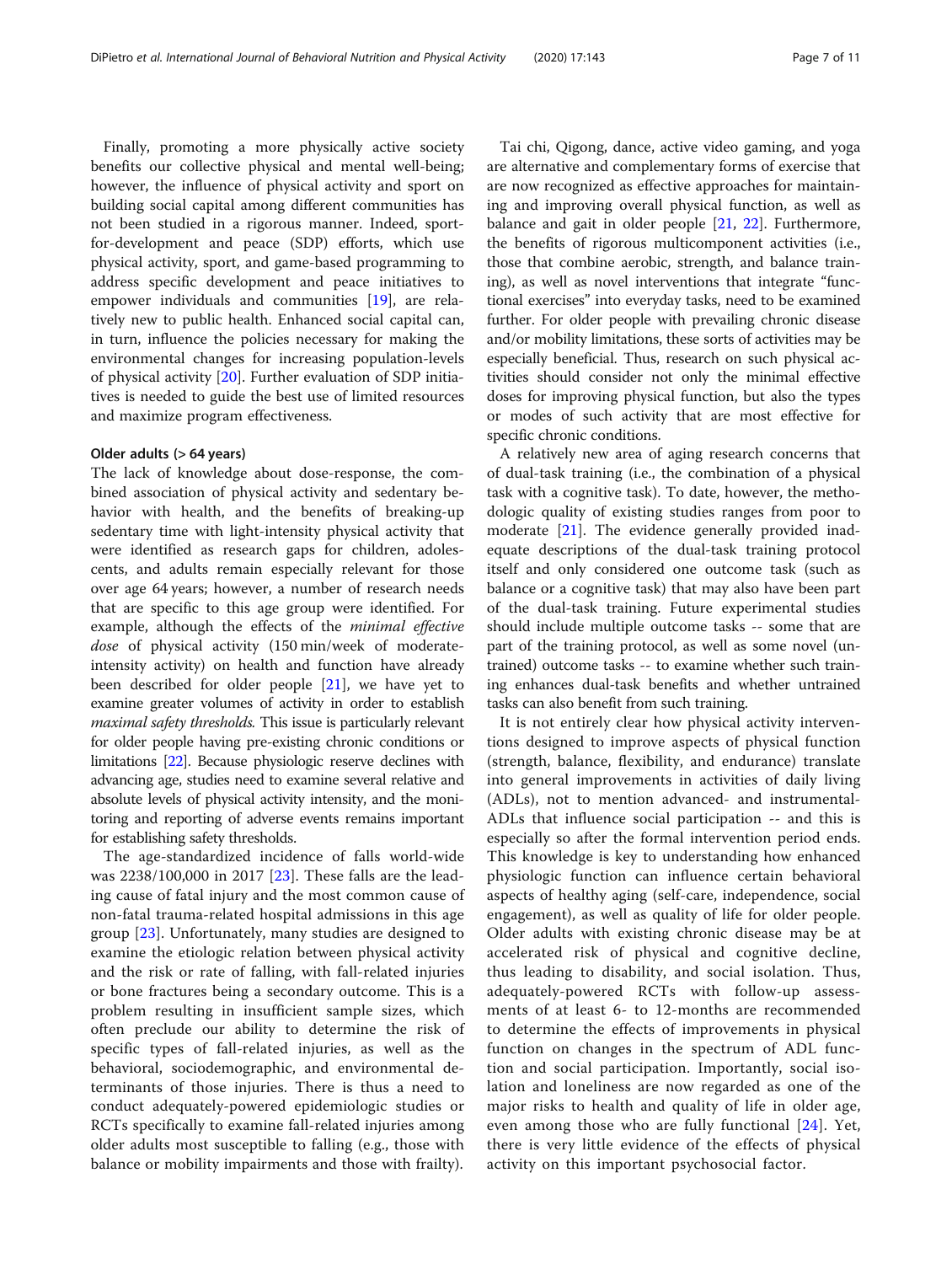Finally, physical function limitations often exist simultaneously with cognitive dysfunction and dementia; yet, there is limited evidence about the impact of physical activity training on concurrent improvements in physical and cognitive function [[21\]](#page-10-0). Since mobility and cognition are closely linked, our ability to improve physical function in a cognitively impaired population (using dualtask training, for example) could have broad implications for independence and quality of life in older people. Thus, there is a need for adequately-powered cohort and experimental studies to determine the dose, type, and timing of physical activity necessary to maintain or to improve physical function across the spectrum of cognitive dysfunction and dementia.

## Pregnant and postpartum women

The period of gestation is an important time to engage in health behaviors that can have both transient and long-lasting benefits for the mother and baby. Some of the research gaps identified for other populations remain especially relevant for pregnant women (e.g., the health benefits of breaking up sedentary time with bouts of light-intensity activity, or the joint association of physical activity and sedentary time with maternal and fetal health). On the other hand, although the myriad benefits of moderate-intensity physical activity during pregnancy and the postpartum period have been established [\[9,](#page-10-0) [21](#page-10-0), [25\]](#page-10-0), the safety and benefits of vigorous-intensity physical activity have been examined only recently [[26](#page-10-0)]. Women who participate in vigorous physical activity on a regular basis before pregnancy may want to continue such activity for as long as possible throughout pregnancy and the post-partum period. Therefore, studies that examine the effects of vigorous-intensity (performed before, during, and post-pregnancy) would provide important information on minimal effective levels of vigorous activity, as well as maximal threshold levels for safety issues such as hyperthermia, low gestational weight gain, musculoskeletal injury, or low birth weight [\[25\]](#page-10-0).

While there is evidence that regular, moderate-intensity physical activity reduces symptoms of post-partum depression, [\[9](#page-10-0), [21](#page-10-0), [25\]](#page-10-0) we know little about the relationship between physical activity and depression, anxiety, quality of life, or sleep quality during the gestational period itself. There is some evidence that the health of the developing fetus is intrinsically linked to maternal mental health [[27](#page-10-0)]. Thus, knowledge about the benefits of various doses and modes of physical activity to maternal mental health can serve to promote a healthy pregnancy for both mother and offspring.

Most of the experimental research on physical activity and health among pregnant women relies on a standard dose of 150 min/week of moderate-intensity aerobic activity [[21](#page-10-0)]. Therefore, information is limited about the health

effects of other types (e.g. muscle strengthening activity) or doses of physical activity that are performed before, during, or following the gestational period. Moreover, there is some evidence that activities performed in the occupational setting (such as prolonged standing or lifting heavy loads) have health consequences for pregnant women that are different than when these same activities are performed during leisure time [\[28\]](#page-10-0). Presumably, these differences in health effects are related to the inability to take breaks from strenuous activity at the work site, as well as to the confounding influences of socioeconomic status, education level, and age. Thus, knowledge about the impact of varying types and doses of physical activity that are performed within different domains (leisure-time, occupational, household, transportation) enhances our ability to inform both clinical and public health practice.

Finally, most studies examining the impact of physical activity on health during pregnancy lack the statistical power to test whether the results vary by sociodemographic characteristics (e.g., age, race/ethnicity, educational attainment) or by body weight. Moreover, most of the evidence comes from high-income countries and therefore, little is known about how the dual burden of occupational labor and childcare affects maternal health or how cultural factors may modify this association. The reduction of health disparities among pregnant women is an important global public health consideration. Therefore, studies that are adequately-powered to test for effect modification by sociodemographic or other sociocultural factors can help to inform more specific physical activity guidelines for different population subgroups of women.

## People with disabilities

The GDG concluded that more research was needed among people living with disability across all ages –especially with regard to existing comorbid conditions and the risk of the major non communicable diseases. This research is particularly important for those with certain intellectual, mental, mobility, or sensory disabilities/impairments who may spend more than the average amount of time sitting or reclining and therefore, may benefit the most from physical activity interventions for better health, functioning and participation. As there is much variation in disability levels among people with the same health condition, it is important to match specific types of physical activity to the specific needs, abilities, and interests of individuals in order for them to get the maximal enjoyment and health benefits. Thus, RCTs are needed that are targeted toward different types of impairment (e.g. physical, sensory, or cognitive) and different degrees of impairments (from mild to complete), rather than only on specific health conditions such as multiple sclerosis, spinal cord injury, intellectual disability,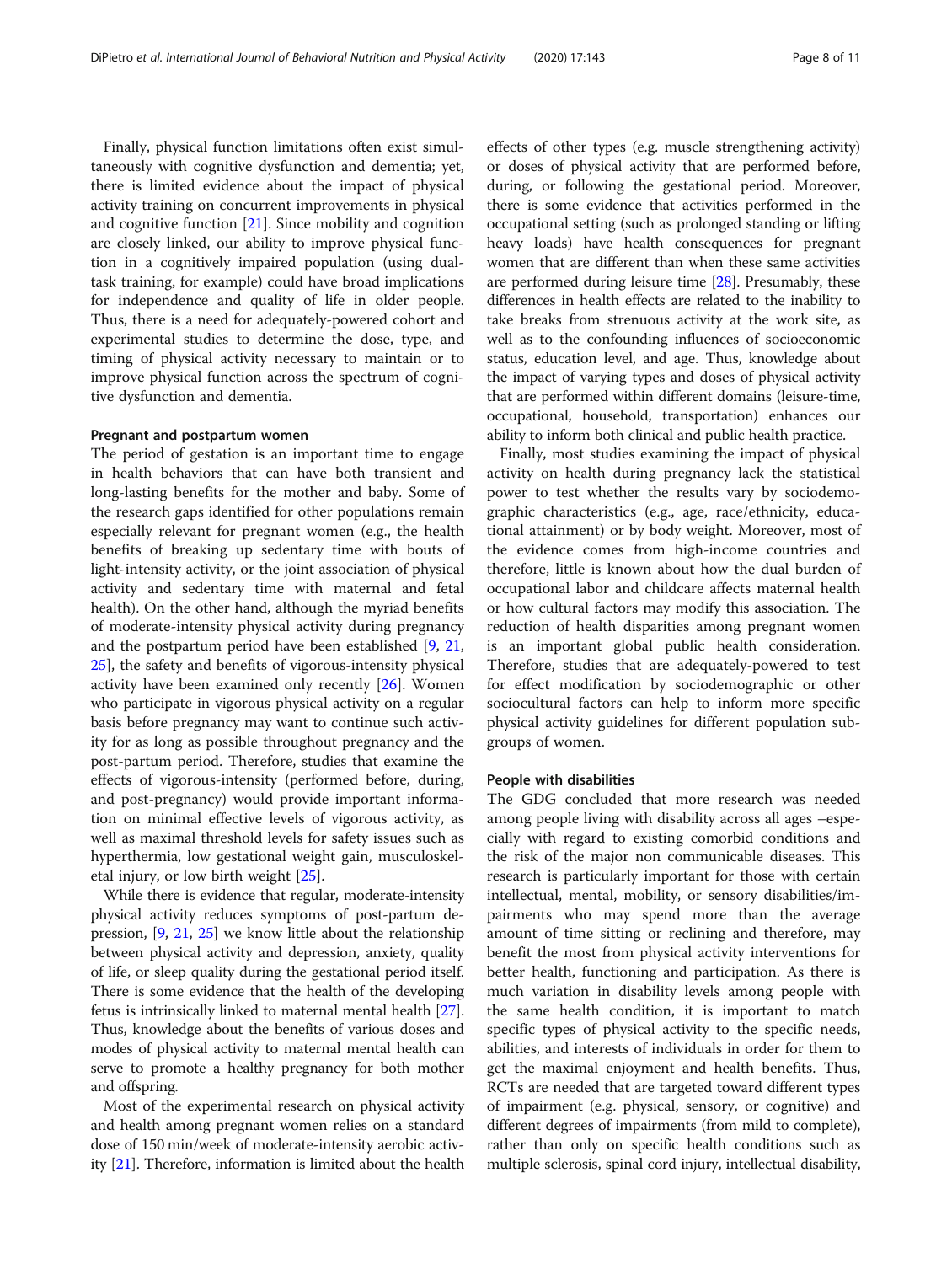Parkinson's disease, or stroke. Another approach is to recruit people with disabilities into large "mainstream" studies (from which they are typically excluded) in order to increase the generalizability of findings.

Finally, an active lifestyle is a basic human right for all of society. People with disabilities, however, may experience difficulties engaging in regular physical activity due to a number of environmental and social barriers. Public policy for promoting physical activity is lagging behind other health promotion policies, and this gap is particularly large for people with disabilities. Mixed method studies could provide the knowledge and understanding of the barriers and facilitators of physical activity for people with disabilities to inform local, regional, national, and global policies that call for inclusivity and that support participation in physical activity and sport for all.

## People living with chronic conditions

Approximately 33% of adults globally suffer from two or more chronic diseases, and this burden is greater in lowcompared with high-income countries [\[29](#page-10-0)]. Again, many of the research gaps identified for adults and older adults are also pertinent for people who are living with chronic conditions. The issue of ensuring adequate sample sizes in order to study effect modification of the relationship between physical activity or sedentary behavior and chronic disease progression by age, race, sex, and income remains important for reducing health disparities. The use of both device-based and self-reported measures of physical activity and sedentary behavior to establish dose-response curves for these behaviors occurring across different domains of activity are key for establishing minimal effective dose and maximal safety thresholds to support health and function in those living with one or more chronic disease(s). People with chronic disease are more likely to be sedentary. As was the case for children, adults, and older adults, studies that provide evidence about the effects of shifting time from sitting to light- or moderate-intensity activity are key to understanding how even short bouts of various levels of physical activity can influence disease progression and other health outcomes, such as physical and cognitive function and quality of life. Finally, the need to conduct pooled analyses, as well as prospectively- or retrospectivelyharmonized meta-analyses of epidemiologic studies in adults and children with chronic conditions remains important to examine detailed etiologic relationships with greater internal and external validity.

The GDG also identified several research gaps that are specific to those with chronic conditions – with special relevance for those who are cancer survivors and for people living with HIV. To date, very few well-designed epidemiologic studies or RCTs have been conducted in these two groups. For example, prospective cohort studies are needed among cancer survivors for cancer sites other than breast and colon cancer that have not been sufficiently investigated to date, as well as studies in advanced or metastatic cancers. Studies also need to examine more fully the influence of cancer treatment (e.g. cardiotoxic drugs, radiotherapy, hormone treatments) to determine whether the role of physical activity and sedentary behavior on disease progression (remission, recurrence, new primary cancers or mortality) varies by these factors. Similarly, research is needed to consider how physical activity interacts with the highly active anti-retroviral therapy to affect body composition, cardiometabolic risk and, importantly, disease progression in people living with HIV. Since more than 37 million people world-wide cur-rently are living with HIV [\[30\]](#page-10-0), this information has enormous public health significance. Table [2](#page-4-0) provides a full list of research recommendations for the chronic conditions of cancer, diabetes, hypertension, and HIV.

In summary, although the 2020 WHO Guidelines for Physical Activity and Sedentary Behavior<sup>1</sup> were informed by the latest available research on the health effects of physical activity and sedentary behavior, additional work is needed to advance the global physical activity agenda. Evidence of the health benefits of regular physical activity has increased exponentially over the past several decades (with notable gaps in the area of disability); yet globally, about 28% of adults  $\geq$ 18 years of age and 81% of adolescents aged 11–17 years still do not meet the WHO recommendations for physical activity [\[31](#page-10-0), [32](#page-10-0)]. Thus, evidence-based research targeted toward individuals needs to be complimented with efforts geared toward raising population levels of physical activity. For example, little is known about the social determinants that drive population physical activity adoption and maintenance within different countries and a better understanding is needed of the social return on investment (i.e., the combined economic, social, and environmental benefits) in population physical activity promotion programs. Promoting population physical activity requires us to "scale-up" effective interventions that have outgrown research dependency and embed them into the "whole of society" (e.g., government, education, health care, transportation, urban design and architecture) so that they can reach all citizens in a given community  $[33]$  $[33]$  $[33]$ .

Currently, the evidence on the effectiveness of large scale and national initiatives to promote population physical activity is minimal [[33](#page-10-0)], and evaluating their effectiveness at the population level is a challenge. Moreover, the research-to-public health practice time gap can be as long as 17 years [\[34](#page-10-0)], and closing this gap traditionally has not been a priority in academic research [[35\]](#page-10-0). The field of implementation science evolved in order to facilitate the "scale-up" and "speed-up" of evidence-based interventions and practices into common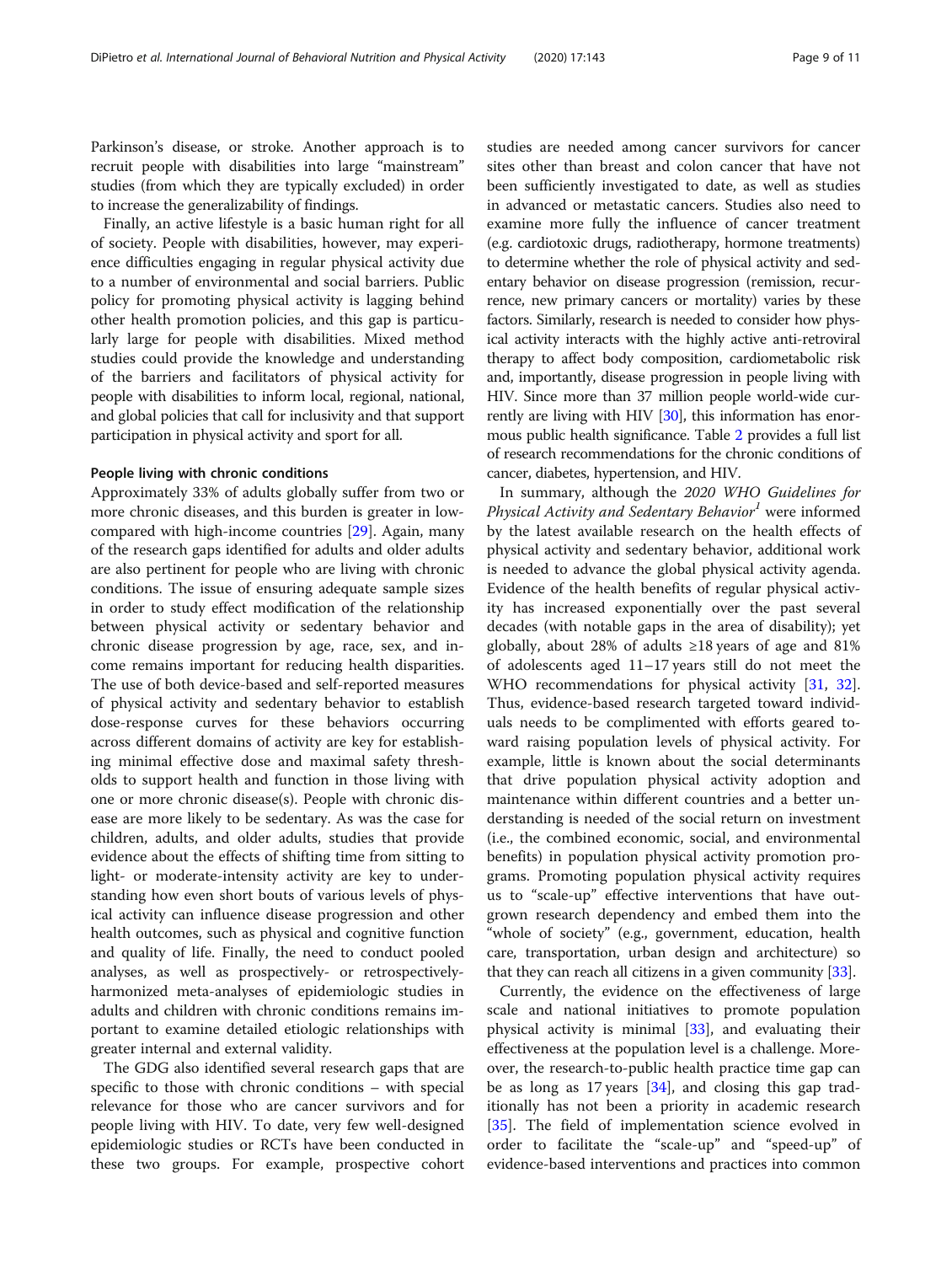<span id="page-9-0"></span>practice and policies within communities, with the goal of improving population health [[36\]](#page-10-0). In order to scale-up effective evidence-based physical activity programs, however, we need to identify key stakeholders across multiple levels of society and work through key barriers to implementation in "real world" environments [\[37](#page-10-0)]. Indeed, these methods shift our thinking from a reliance on evidence-based practice toward that of practice-based evidence (i.e., what actually works at the population level). As this field continues to grow and becomes a funding priority, new research opportunities will emerge and new investigators will be trained who are better able to translate public health science into public health practice for all, in order to advance our global physical activity agenda.

#### Abbreviations

ADL: Activities of Daily Living; GDG: Guidelines Development Group; HIV: Human Immunodeficiency Viruses; MVPA: Moderate-to-Vigorous Intensity Physical Activity; PAGAC: Physical Activity Guidelines Advisory Committee; RCT: Randomized Controlled Trial; SDP: Sport for Development and Peace; WHO: World Health Organization

#### Acknowledgements

Systematic reviews of evidence prepared for 2018 US Physical Activity Guidelines Advisory Committee Scientific Report to the Secretary of Health and Human Services were updated thanks to additional literature searches conducted by Kyle Sprow (National Cancer Institutes, National Institutes of Health, Maryland, USA). Summaries of evidence and GRADE tables were prepared by Carrie Patnode and Michelle Henninger (The Kaiser Foundation Hospitals, Center for Health Research, Portland, Oregon, USA). Additional reviews of evidence were led by C Sherrington (Institute for Musculoskeletal Health, School of Public Health, The University of Sydney, Sydney, Australia; S Mabweazara (Research Centre for Health through Physical Activity, Lifestyle and Sports Medicine, Faculty of Health Sciences, University of Cape Town, Cape Town, South Africa) and L Leach (Department of Sport, Recreation and Exercise Science, Faculty of Health Sciences, University of the Western Cape, Cape Town, South Africa); E Verhagen and P Coenen (Department of Public and Occupational Health at Amsterdam University Medical Centre, Amsterdam, Netherlands). Erin Dooley (Epidemiology and Genomics Research Program, National Cancer Institute) kindly provided support for the referencing and proof reading of the manuscript.

#### Authors' contributions

All authors were involved in conceptualizing the paper, drafting, revisions and editing and final review. LDP led the overall development of the paper and had primary responsibility for the final manuscript. JW and FB were members of the WHO Steering Group that oversaw the guideline development process and drafted the WHO guidelines. RC served as GRADE methodologist. All authors reviewed and approved the final paper.

#### Funding

The Public Health Agency of Canada and the Government of Norway provided financial support to update the WHO guidelines on physical activity and sedentary behavior. The funding body had no role in the design of the study and collection, analysis, and interpretation of data or in writing the manuscript.

#### Availability of data and materials

The materials and evidence used for the current manuscript are available from the corresponding author on reasonable request.

Ethics approval and consent to participate Not applicable.

# Consent for publication

Not applicable.

#### Competing interests

The authors declare that they have no competing interests.

#### Author details

<sup>1</sup>Department of Exercise and Nutrition Sciences, Milken Institute School of Public Health, The George Washington University, Washington, DC, USA. <sup>2</sup>Health Promotion Center, Riyadh, Kingdom of Saudi Arabia. <sup>3</sup>Centre for Health Research, University of Southern Queensland, Springfield, Australia. <sup>4</sup>Age Institute, Helsinki, Finland. <sup>5</sup>Public Health Evaluation and Projection Unit, Finnish Institute for Health and Welfare, Helsinki, Finland. <sup>6</sup>Physical Activity Unit, Department of Health Promotion, World Health Organization, Geneva, Switzerland. <sup>7</sup>School of Human Sciences, The University of Western Australia, Perth, Australia. <sup>8</sup>College of Health Solutions, Arizona State University, Phoenix, USA. <sup>9</sup>Department of Movement and Sports Sciences, University of Ghent, Ghent, Belgium. <sup>10</sup>UNESCO Chair, Institute of Technology Tralee, Tralee, Ireland. <sup>11</sup>Department of Pediatrics, University of Ottawa, Healthy Active Living and Obesity Research Group, Children's Hospital of Eastern Ontario Research Group, Ontario, Canada. 12School of Health and Life Sciences, Institute for Applied Health Research, Glasgow Caledonian University, Glasgow, UK. <sup>13</sup>Departments of Medicine, and Medical Informatics & Clinical Epidemiology, Oregon Health & Science University, Portland, Oregon, USA. 14MRC Epidemiology Unit, School of Clinical Medicine, University of Cambridge, Cambridge, UK.<sup>15</sup>Baker Heart and Diabetes Institute, Melbourne, VIC 3004, Australia. <sup>16</sup>Diabetes Research Centre, University of Leicester, Leicester General Hospital, Leicester, UK. <sup>17</sup>Department of Chronic Disease and Ageing, Norwegian Institute of Public Health, Department of Sport Medicine, Norwegian School of Sport Science, Oslo, Norway. 18Division of Psychology and Mental Health, University of Manchester, Manchester, UK. <sup>19</sup>NICM Health Research Institute, Western Sydney University, Sydney, Australia. <sup>20</sup>Department of Cancer Epidemiology and Prevention Research, Cancer Control Alberta, Alberta Health Services, Calgary, Canada. <sup>21</sup> Centre for Public Health, Queen's University Belfast, Belfast, UK. <sup>22</sup>Department of Non-Communicable Diseases, Ministry of Health, Nairobi, Kenya. <sup>23</sup> Centre for Exercise Nutrition and Health Sciences, School for Policy Studies, University of Bristol, Bristol, UK.<sup>24</sup>Population and Public Health Sciences, Pennington Biomedical Research Center, Baton Rouge, LA, USA. <sup>25</sup>Research Centre for Health through Physical Acivity, Lifestyle and Sport, Division of Exercise Science and Sports Medicine, Faculty of Health Sciences, University of Cape Town, Cape Town, South Africa. <sup>26</sup>Department of Epidemiology and Preventive Medicine, University of Regensburg, Regensburg, Germany. 27Norwich Medical School, Faculty of Medicine and Health Sciences, University of East Anglia, Norwich, UK.<sup>28</sup>PROFITH (PROmoting FITness and Health through physical activity) research group, Department of Physical Education and Sports, Faculty of Sport Sciences, Research Institute of Sport and Health, University of Granada, Spain 26. Sports and Exercise Medicine Unit, Faculty of Medicine, University of Colombo, Colombo, Sri Lanka. 29Charles Perkins Centre, University of Sydney, School of Health Sciences, Faculty of Medicine and Health, University of Sydney, Sydney, Australia. <sup>30</sup>Institute for Musculoskeletal Health, The University of Sydney, and Sydney Local Health District, Sydney, Australia. <sup>31</sup>Epidemiology and Genomics Research Program, National Cancer Institute, Bethesda, USA. 32Department of Public and Occupational Health, Amsterdam Public Health Research Institute, Amsterdam UMC, Vrije Universiteit Amsterdam, Amsterdam, The Netherlands. <sup>33</sup>Sydney School of Public Health, The University of Sydney, Sydney, Australia.

#### Received: 9 July 2020 Accepted: 20 October 2020 Published online: 26 November 2020

#### References

- 1. World Health Organization. Guidelines for physical activity and sedentary behaviour. Geneva: World Health Organization; 2020.
- 2. World Health Organization. Guidelines on physical activity, sedentary behaviour and sleep for children under 5 years of age. Geneva: World Health Organization; 2019.
- 3. World Health Organization. Global recommendations on physical activity for health. Geneva: World Health Organization; 2010.
- 4. Canadian Society for Exercise Physiology (CSEP). Canadian 24-Hour Movement Guidelines for Children and Youth (ages 5-17 years): An Integration of Physical Activity, Sedentary Behaviour and Sleep. Ottawa: 2016.